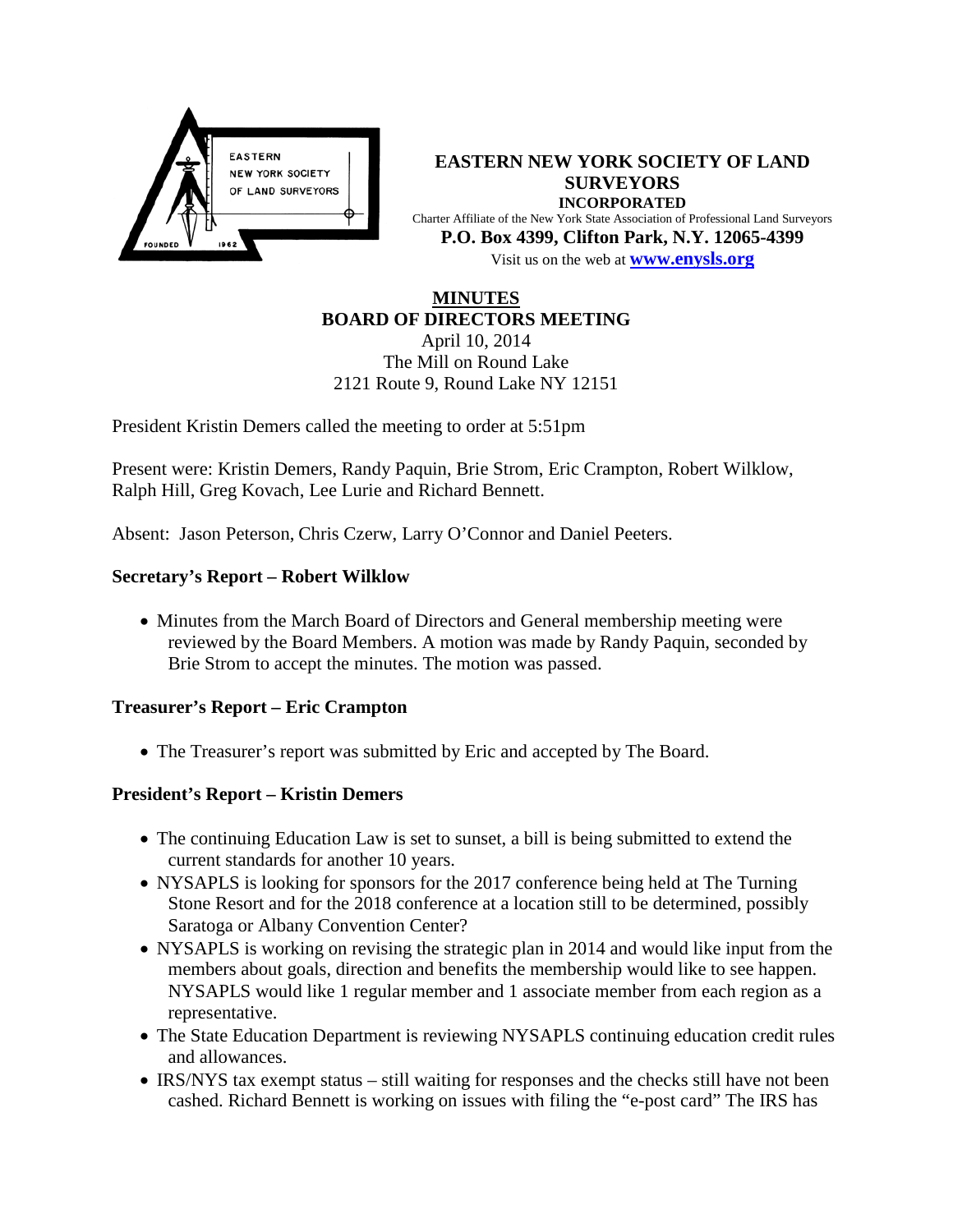our fiscal year ending in June instead of January. Rich is going to meet with the accountant that helped get our tax exempt status reinstated. Rich suggested that a balance sheet be completed at the end of the year and have the finance committee review it.

• The next NYSAPLS BOD meeting will be held May 16, 2014.

## **Executive Vice President's Report – Randy Paquin**

• No report

## **Vice President's Report Brie Strom**

• No report

# **STANDING COMMITTEES:**

Constitution & By-laws: Larry O'Connor, Bill Schraa and Randy Paquin: No report.

Continuing Education: Jody Lounsbury, Chuck Lent and Larry O'Connor: No report.

Ethics: Jim Vianna, Jeff Ostertag and Kevin Rounds: No report.

Finance: Bill Darling and Chris Czerw: No report.

Legislative: Larry O'Connor: No report.

Program: Randy Paquin, Larry O'Connor:

• The next General Membership meeting will be May 8, 2014 at a location and program to be determined.

Public Relations: Jody Lounsbury, Brie Strom: No report.

Scholastic Development: Kristin Demers and Randy Paquin:

Business Practice & Technical Information: Chris Czerw: No report.

Membership: Robert Wilklow and Steve Dickson: No report.

Website: Richard Bennett: No report

Old Business: None

New Business:

- Rich Bennett, Kristin Demers and Jim Vianna had a survey lab at the Warren/Washington BOCES and showed about 15 students how to take field measurements and reduce them in the classroom.
- Looking for volunteers to be on the conference committee.